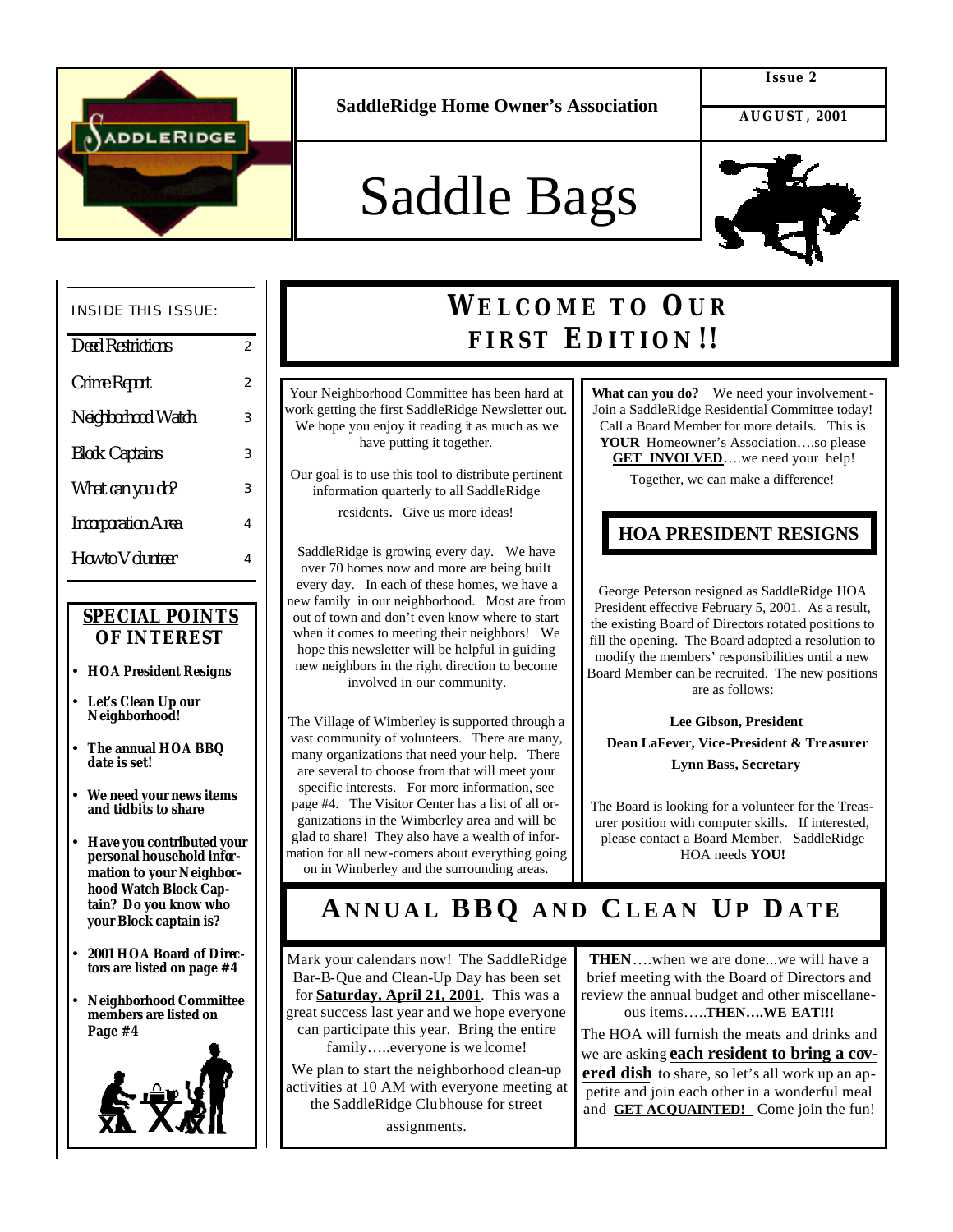### **A REMINDER ABOUT OUR DEED RESTRICTIONS !!**

### **LOOSE DOGS**:

Please review the following deed restriction in its entirety if you have animals running loose:

Section 3.11— "Dogs must be kept in a kennel, dog run or

fenced-in area that confines said dog(s) to that area and for these purposes, chain link fencing shall be permitted…"

Animal Control should be called if any resident observes or is threatened by loose animal and/or dogs.

#### **HUNTING—DEER OR ANY OTHER CRITTERS!**

Refer to Section 3.07—"the discharge or use of firearms is expressly prohibited. The Association shall have the sole and absolute discretion to determine what constitutes a nuisance or

annoyance". This means that **no hunting of any type** is allowed

by firearms or bow and arrows.

#### **GET THOSE PLANS APPROVED FIRST**!

 Please refer to Article 3 & 4 of the Deed Restrictions regarding requirements for construction and/or modifications of homes.

#### **Section 4.3 Effect of Inaction**:

 "Approval or disapproval as to architectural control matters as set forth in the preceding provision of the Declaration shall be **in writing…."**

#### **Section 3.05—Walls, Fences and Mail Boxes:**

 "Walls and fences, if any, must be approved prior to construction by the Architectural Control Committee ……"

If you have any questions, the members of this committee are:

|                     | Cecil Gibson, Chairman 512-847-0207 crgibson@wimberley-tx.com |
|---------------------|---------------------------------------------------------------|
| <b>Steve Mathis</b> | 512-847-5809                                                  |
| Wink Dickey         | 214-275-4550 winkodee@earthlink.net                           |

Board oversight is done by Dean LaFever at 512-847-6748



## **E** CRIME REPORT (furnished by Hays Co. Sheriff Dept.)

| Date               | <b>Street</b>                                                                   | <b>Incident</b>                                                                                                           |
|--------------------|---------------------------------------------------------------------------------|---------------------------------------------------------------------------------------------------------------------------|
| <b>2000</b>        | SaddleRidge Dr.                                                                 | <b>Animal Complaint-Bite</b><br>2 Suspicious Vehicles<br>1 Theft<br>1 Criminal Mischief<br>1 EMS / Dog Bite               |
|                    | Meadow View Dr.<br>Pack Saddle Pass<br><b>Frontier Trail</b><br>Canyon Gap Road | Burglary / Habitation<br>Criminal Mischief<br>None<br>7 Alarm / Residential Calls<br>1 Agency Assist with Burning         |
|                    | <b>Mission Trail</b><br><b>ArrowHead Pass</b>                                   | Animal Complaint / Vicious<br>2 Animal complaints / Stray<br>Theft<br>8 Alarm / Residential<br>4 Animal complaint / Stray |
| 1st Quarter - 2001 | Pack Saddle Pass<br>Canyon Gap Road                                             | <b>Criminal Mischief</b><br>Alarm / Residential                                                                           |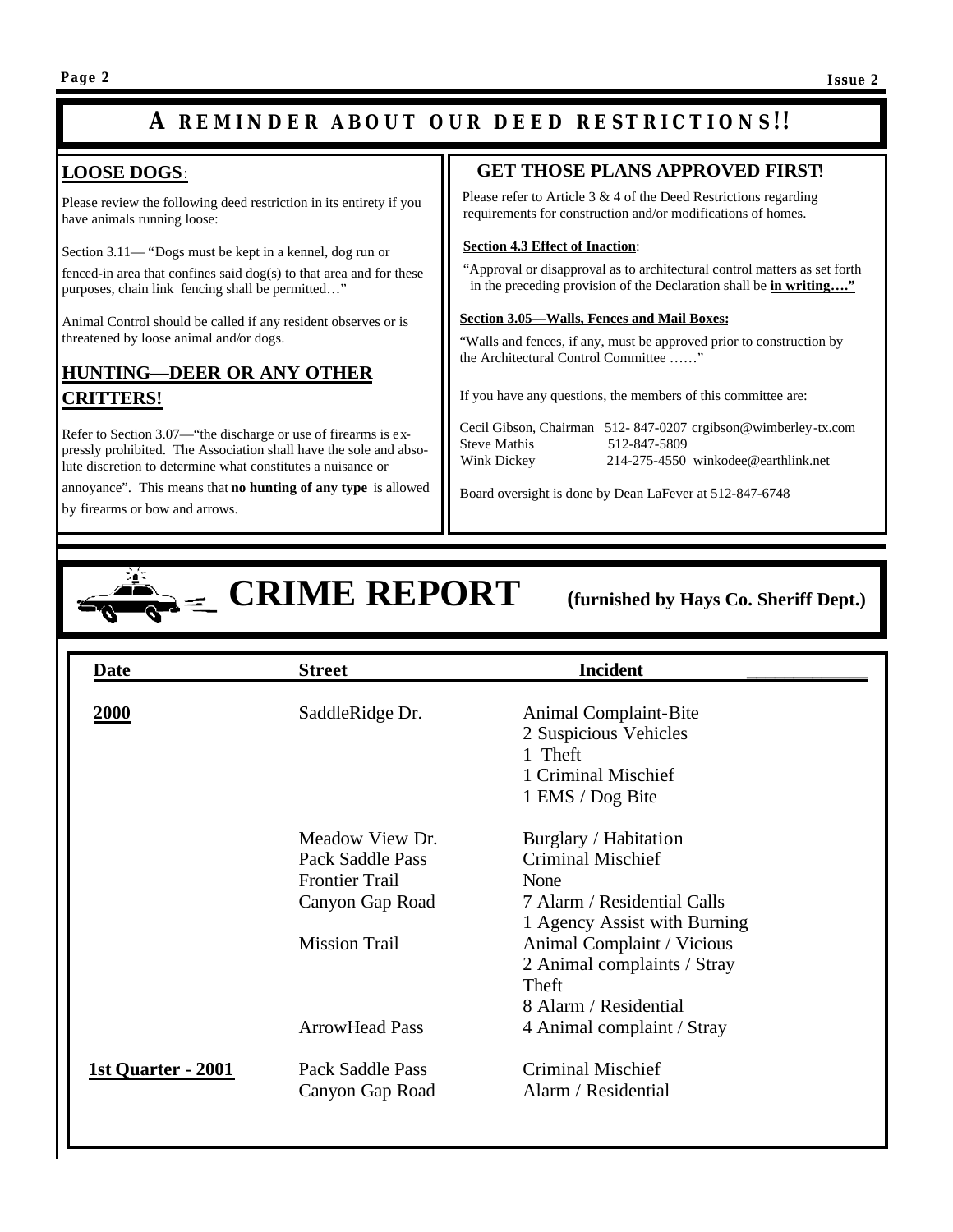### **WHAT DOES NEIGHBORHOOD WATCH MEAN FOR YOU**?

The eight most important benefits of being involved in your own Neighborhood Watch program are:

- **1.** Neighborhood policing by you and your neighbors, together with your sheriff, creates a great sense of security, well-being and reduction of fear of crime because you know your and your neighbors will **"LOOK OUT FOR EACH OTHER".**
- 2. Reduce the risk of being a crime victim by being vigilant.
- 3. The NW Program will train you how to observe and report suspicious activities.
- 4. Knowing your neighbors is an important feature and benefit of this program.
- 5. You have greater access to criminal activity information.

the Neighborhood Watch Program, they can tell you



**Your Neighbor Watching out for YOU!**

- 6. You get on-going training on how to protect yourself and your family.
- 7. Posting Neighborhood Watch Signs and decals in your windows tells a criminal that "you are being watched".
- 8. Address issues of mutual interest by getting together with your neighbors on a regular basis for discussions and planning.

and they need our help to make it work!

### *WHO IS YOUR BLOCK CAPTAIN?*

|                                                     | Block 1: Lee & Cecil Gibson *                                                                                                          |   | SaddleRidge Dr. from south entrance to 401 Saddle-                                                                                                                                                     | <u> В</u>                     |
|-----------------------------------------------------|----------------------------------------------------------------------------------------------------------------------------------------|---|--------------------------------------------------------------------------------------------------------------------------------------------------------------------------------------------------------|-------------------------------|
|                                                     | 847-0207                                                                                                                               |   | Ridge Dr. including Meadow View & Frontier Trail                                                                                                                                                       |                               |
| <b>Block 2:</b>                                     | Pat & Olga Caballero                                                                                                                   |   | All of Pack Saddle Pass                                                                                                                                                                                |                               |
|                                                     | 847-5536                                                                                                                               |   |                                                                                                                                                                                                        |                               |
| Block 3                                             |                                                                                                                                        |   | Rick & Bernadette Cardenas  SaddleRidge Dr. from Frontier Trail to 611 SaddleRidge                                                                                                                     |                               |
| &4:                                                 | 847-7363                                                                                                                               | . | 635 SaddleRidge to 722 SaddleRidge Dr.                                                                                                                                                                 |                               |
| <b>Block 5:</b>                                     | 842-1419                                                                                                                               |   | Helen & Wayne Underwood  From 746 Saddle Ridge Dr. to the Mission Trail<br>intersection                                                                                                                |                               |
| Block 6:                                            | Tracy & George Peterson<br>847-3625                                                                                                    |   | From 710 Mission Trail to intersection with Saddle-<br>Ridge Drive                                                                                                                                     |                               |
| <b>Block 7:</b>                                     | Jan & Al Erlandson                                                                                                                     |   | Mission Trail from SaddleRidge Dr. intersection to                                                                                                                                                     |                               |
|                                                     | 847-6744                                                                                                                               |   | Canyon Gap Road                                                                                                                                                                                        |                               |
| <b>Block 8:</b>                                     | Diane & Francis Savage                                                                                                                 |   | All of ArrowHead Pass                                                                                                                                                                                  |                               |
|                                                     | 847-0955                                                                                                                               |   |                                                                                                                                                                                                        | <u>И</u>                      |
| <b>Block 9:</b>                                     |                                                                                                                                        |   | <b>Donna &amp; Lou Marczynski</b> **  Canyon Gap Road from Arrowhead Pass to intersection of                                                                                                           |                               |
|                                                     | 847-6849                                                                                                                               |   | SaddleRidge Drive.                                                                                                                                                                                     | $\overline{\mathbf{\Lambda}}$ |
|                                                     | <b>Block 10</b> Lisa & Claude Fisher                                                                                                   |   | Canyon Gap Road from Arrowhead Pass to dead end                                                                                                                                                        |                               |
|                                                     | 842-1134                                                                                                                               |   | $* =$ Sheriff Dept. Liaison $** =$ Alternate                                                                                                                                                           |                               |
|                                                     |                                                                                                                                        |   | WHAT CAN YOU DO?                                                                                                                                                                                       |                               |
|                                                     | If you have not met your Block Captain, give                                                                                           |   | everything you need to know to help watch out for                                                                                                                                                      |                               |
|                                                     | them a call and introduce yourself. Make sure they<br>know who you are! Refer to the matrix above to<br>determine who you should call. |   | your neighbors too! Neighborhood Watch is<br>"neighbors looking out after neighbors". It only<br>works if EVERYONE participates and becomes in-<br>volved with all activities going on in SaddleRidge. |                               |
|                                                     | They will give you a Family Data Summary Sheet to                                                                                      |   | We need another Captain for Block 3!!                                                                                                                                                                  |                               |
| identify your family members, auto's, etc. and a    |                                                                                                                                        |   | The Hays County Sheriff's Dept. led by Sheriff Don                                                                                                                                                     |                               |
| decal for your window. If you are not familiar with |                                                                                                                                        |   | Montague are very active participants in our program                                                                                                                                                   |                               |

*WE LOOK OUT FOR EACH OTHER!!*

*NEIGHBORHOO*

*D*

*WATCH*

*DO YOU KNOW WHAT TO DO?*

*CALL YOUR BLOCK CAPTAIN TODAY!*

*GET* 

*INVOLVED!!*

*WE WILL HAVE A NEIGHBORHOO D WATCH MEETING IN MAY...*

*More details*

*To come!*